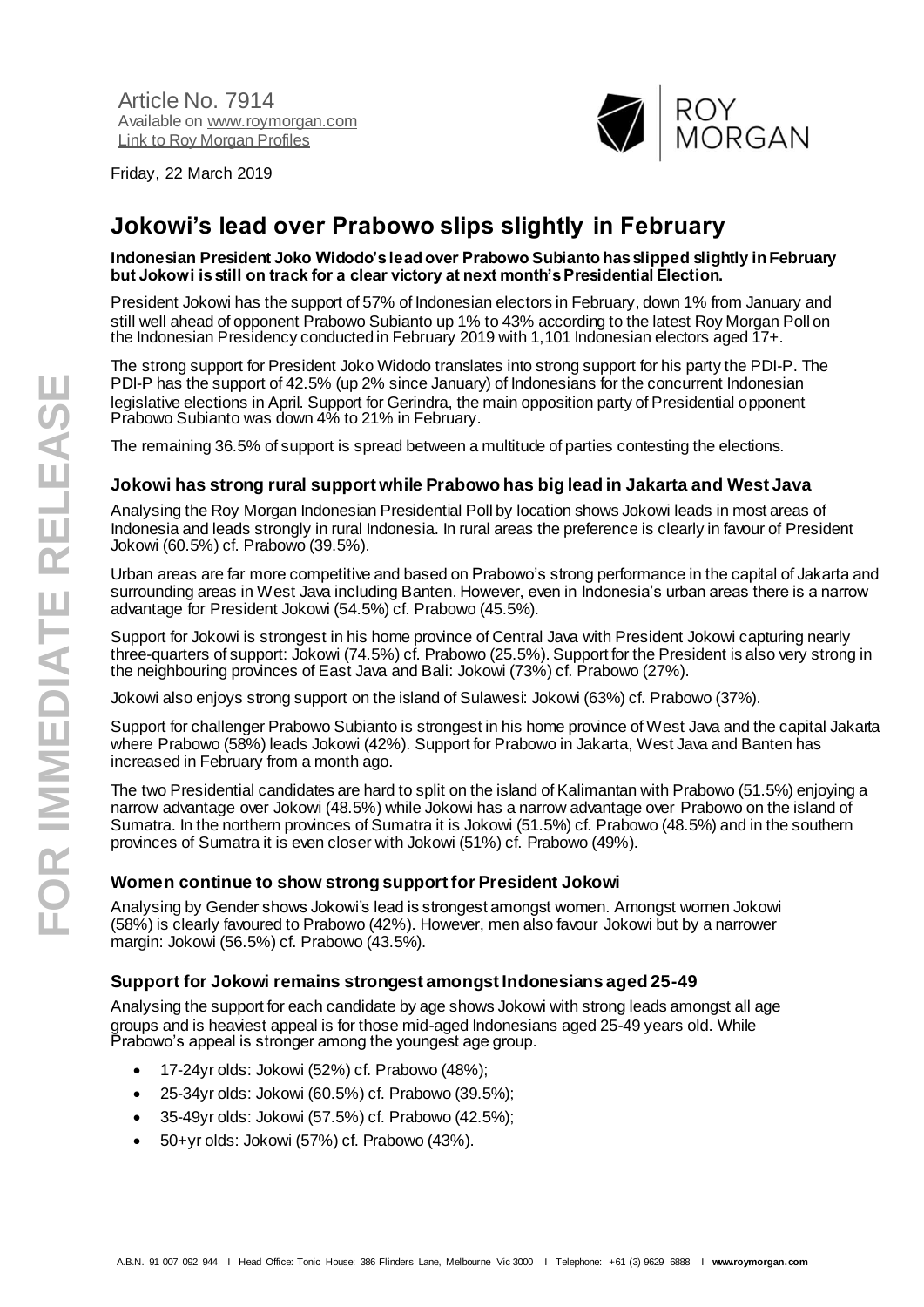#### **Legislature Voting Intention – February 2019**

Today's Roy Morgan Poll shows Jokowi's political party the PDI -P with support up 2% to 42.5% in February increasing their lead over Gerindra, the party of Presidential opponent Prabowo now with 21% support, down 4% in a month.

The PDI -P and Gerindra were the only parties that qualified to stand candidates in the Presidential Election due to the level of support the parties were able to gather in the Indonesian legislature. According to new Indonesian laws legislated in 2017 a minimum of 20% of the seats in the legislature are required to support the nomination of a Presidential candidate.

Supporting PDI -P candidate Jokowi are coalition partners Golkar 6% (up 0.5% since January), PPP 2% (up 1%), Hanura 0.5% (unchanged), NasDem 1% (down 0.5%) and PKB 5% (up 1.5%). Support for the PDI -P led coalition has now increased to 57.5%, up 4.5% since January .

Supporting Gerindra candidate Prabowo are coalition partners Demokrat 5% (down 1%), PKS 5% (unchanged) and PAN 5% (up 0.5%). Support for the Gerindra led coalition is now at 36%, down 4.5% since January .

#### **Michele Levine, Chief Executive Officer, Roy Morgan says incumbent President Jokowi has maintained a strong lead as the preferred President of most Indonesians although his opponent Prabowo has increased his lead in the provinces of Jakarta & West Java:**

*"Today's Roy Morgan Poll on Indonesian voting intentions at next month's Presidential and legislative elections show incumbent President Jokowi is set to win re -election over his Presidential opponent Prabowo Subianto. Support for President Jokowi is now at 57%, down 1% on January, but still well ahead of opponent Prabowo up 1% to 43%.*

*"President Jokowi's PDI -P led Majority Coalition is set to again win a majority of seats in the Indonesian legislative elections held the same day with support for the PDI -P led Majority Coalition has increased to 57%, up 4.5% on January while support for the Gerindra led Minority Coalition has slipped 4.5% to 36%.*

*"Jokowi's support is strongest in rural Indonesia with Jokowi preferred by 60.5% of rural Indonesians compared to 39.5% that support Prabowo. Prabowo is more competitive in Indonesia's urban areas supported by 45.5% of Indonesians in urban areas compared to 54.5% that support Jokowi.*

*"This support for Prabowo is strongest in Indonesia's capital city of Jakarta and the surrounding provinces in West Java and Banten with Prabowo preferred by 58% of Indonesian electors in the provinces surrounding Jakarta well ahead of Jokowi on 42%.*

*"Jokowi has maintained a strong lead in his home province of Central Java and Yogyakarta, East Java & Bali and the island of Sulawesi while the two Presidential candidates are virtually level on the islands of Kalimantan and Sumatra.*

*"Although support for Prabowo has increased in recent weeks with only four weeks to go before Indonesians head to the polls to vote in the Presidential and Legislative elections in mid -April the indications are that Indonesians will stick with Jokowi and award the President with a second term and his party with a continued majority in the legislature."*

Electors were asked: *"If general elections for members of DPR were being held today, for which party's candidate would you vote?"* And for the Presidential poll *"I am going to show you a list of candidates for President and Vice -President. Which one would you be most likely to vote for as President and Vice - President in the next election?"*

*Finding No. 7 914 - This Morgan Poll on Indonesian Presidential and Parliamentary voting intention was conducted*  in February 2019 with an Indonesian-wide cross-section of 1,101 electors aged 17+. Face-to-face interviews were *conducted in 17 provinces, with effort made to ensure a balanced sample representing the electorate both geographically and demographically. Just over 3% of electors in both polls couldn't say who they support.*

#### **For further information :**

Ira Soekirman: +62 21 5297 1562 +62 811 1654 000

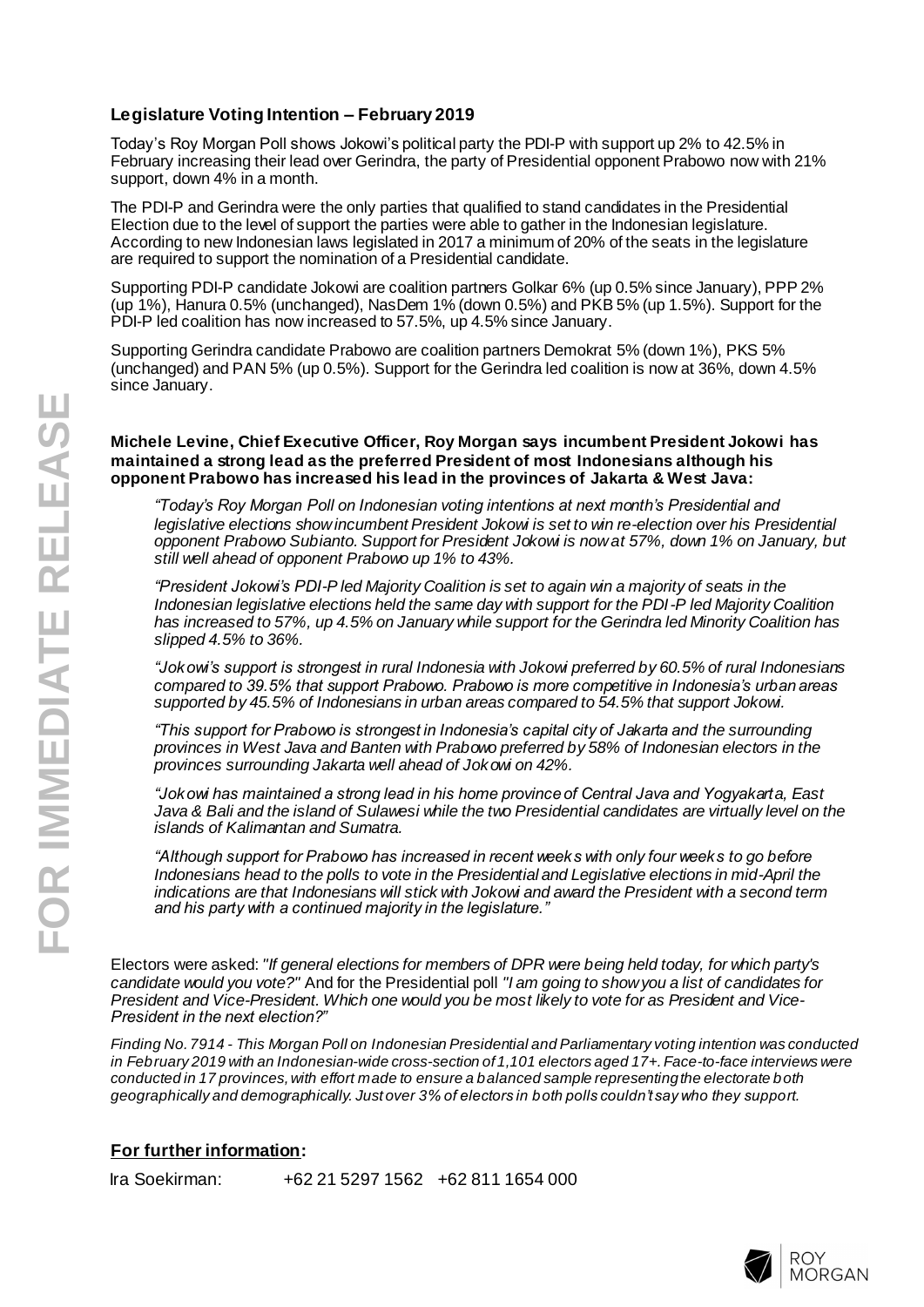# **Indonesian Presidential Voting Intention**

| <b>Presidential</b><br><b>Candidates</b> | <b>Indonesian Presidential</b><br>Election - July 2014 | December January<br>2018 | 2019 | <b>February</b><br>2019 |
|------------------------------------------|--------------------------------------------------------|--------------------------|------|-------------------------|
|                                          | $\%$                                                   | $\%$                     | %    | %                       |
| Jokowi (Joko Widodo)                     | 53                                                     | 59.5                     | 58   | 57                      |
| Prabowo Subianto                         | 47                                                     | 40.5                     | 42   | 43                      |
| <b>TOTAL</b>                             | 100                                                    | 100                      | 100  | 100                     |

Joko Widodo's Vice-Presidential running mate is Prof. Dr. K.H. Ma'rul Amin. Prabowo Subianto's Vice-Presidential running mate is Sandiaga Uno.

## **Indonesian Presidential Voting Intention – By Urban/Rural**

|                                          |                 | Urban/Rural |       |  |  |
|------------------------------------------|-----------------|-------------|-------|--|--|
| <b>Presidential</b><br><b>Candidates</b> | <b>Electors</b> | Urban       | Rural |  |  |
|                                          | ℅               | $\%$        | ℅     |  |  |
| Jokowi (Joko Widodo)                     | 57              | 54.5        | 60.5  |  |  |
| Prabowo Subianto                         | 43              | 45.5        | 39.5  |  |  |
| <b>TOTAL</b>                             | 100             | 100         | 100   |  |  |

## **Indonesian Presidential Voting Intention – By Province/ Island\***

|                                          |                 | By Province/ Island*       |                                      |                                        |     |      |                                                                                                                    |                                                     |
|------------------------------------------|-----------------|----------------------------|--------------------------------------|----------------------------------------|-----|------|--------------------------------------------------------------------------------------------------------------------|-----------------------------------------------------|
| <b>Presidential</b><br><b>Candidates</b> | <b>Electors</b> | *Jakarta<br>& West<br>Java | East<br>Java <b>8</b><br><b>Bali</b> | <b>Central</b><br>Java &<br>Yogyakarta |     |      | $\blacktriangleright$ S'thern $\blacktriangleright$ N'thern $\blacktriangleright$ *Island of $\blacktriangleright$ | *Island of<br>Sumatra Sumatra   Sulawesi Kalimantan |
|                                          | %               | $\%$                       | %                                    | $\%$                                   | %   | $\%$ | %                                                                                                                  | %                                                   |
| Jokowi (Joko Widodo)                     | 57              | 42                         | 73                                   | 74.5                                   | 51  | 51.5 | 63                                                                                                                 | 48.5                                                |
| Prabowo Subianto                         | 43              | 58                         | 27                                   | 25.5                                   | 49  | 48.5 | 37                                                                                                                 | 51.5                                                |
| <b>TOTAL</b>                             | 100             | 100                        | 100                                  | 100                                    | 100 | 100  | 100                                                                                                                | 100                                                 |

*\*Designations: Jakarta & West Java includes Banten; Southern Sumatra includes Southern Sumatra (Sumatera Selatan) and Lampung; Northern Sumatra includes Northern Sumatra (Sumatera Utara), West Sumatra (Sumatera Barat) and Riau. Island of Sulawesi includes Southern Sulawesi (Sulawesi Selatan) and Northern Sulawesi (Sulawesi Utara); Island of Kalimantan includes East Kalimantan (Kalimantan Timur), Southern Kalimantan (Kalimantan Selatan) and West Kalimantan (Kalimantan Barat).*

|                                |                 | Gender      |               | Age       |       |           |       |
|--------------------------------|-----------------|-------------|---------------|-----------|-------|-----------|-------|
| <b>Presidential Candidates</b> | <b>Electors</b> | <b>Male</b> | <b>Female</b> | $17 - 24$ | 25-34 | $35 - 49$ | $50+$ |
|                                | $\%$            | $\%$        | $\%$          | $\%$      | $\%$  | $\%$      | $\%$  |
| Jokowi (Joko Widodo)           | 57              | 56.5        | 58            | 52        | 60.5  | 57.5      | -57   |
| Prabowo Subianto               | 43              | 43.5        | 42            | 48        | 39.5  | 42.5      | 43    |
| <b>TOTAL</b>                   | 100             | 100         | 100           | 100       | 100   | 100       | 100   |

# **Indonesian Presidential Voting Intention – By Gender & Age**